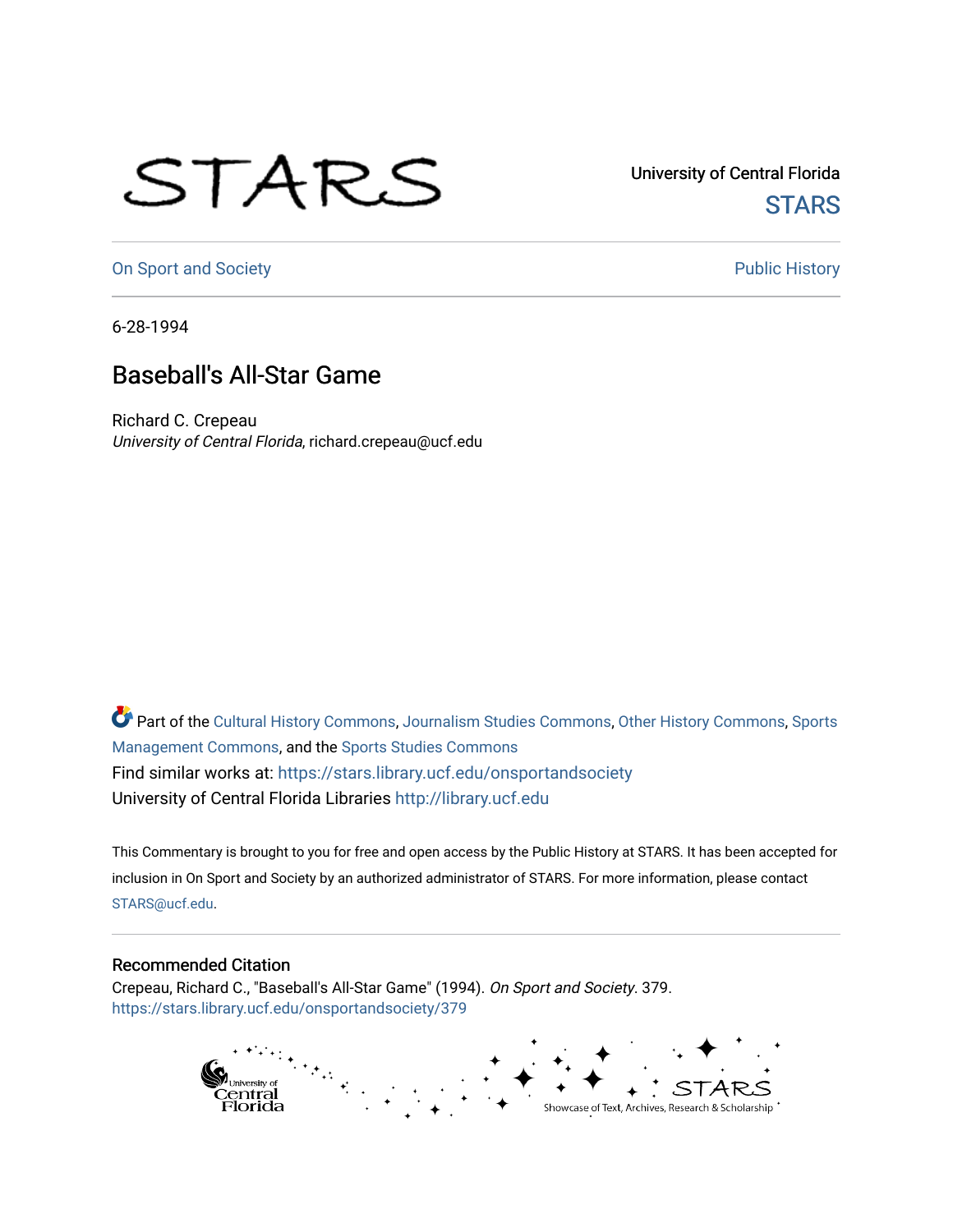## SPORT AND SOCIETY FOR H-ARETE June 28, 1994

Baseball's All-Star Game is coming up on Tuesday in Pittsburgh's Three Rivers Stadium, one of the old style cookie-cutter ballparks of the early 60's. Although the concept of an All-Star game dates back to 1858 and a game between all-star teams from Brooklyn and New York, it was sixty-one years ago that the first modern all-star game was held, July 6, 1933.

In six decades this game has become a marvelous showcase for the best baseball talent, the marking point for mid-season, and a great promotional event for baseball.

The game itself was the creation of Arch Ward sports editor of the Chicago Tribune who was able to persuade the owners to hold a game between the American and National League All-Stars in Chicago in conjunction with the Century of Progress Exhibition of 1933. Those who welcomed this game saw it as the dawning of a new age, in which the use of modern promotional techniques had arrived in baseball.

A number of owners objected to it as a distraction from the regular season, an unnecessary interruption of the normal patterns. No doubt some also objected because they were not going to make enough money from the game, which was being played for charity. Managers objected to the game because of the breakup of the regular season, although more objection came from those managers whose teams were doing well, than those whose teams were struggling.

After the first all-star game the managers were designated as the previous year's pennant winners, but for that first game two grand old managers, Connie Mack and John McGraw were given the honor. For the first two years players were chosen by both managers and fans, and then from 1935-46 the managers selected their teams. Beginning in 1947 the selection of the starting lineup passed to the fans, until 1957 when Cincinnati fans stuffed the ballot box and chose Reds for seven of the eight starting positions.

This led to the removal of the fans from the process from 1958 to 1969. During that period major league managers, coaches, and players, made the selections. In 1970 the selection of the starting lineups returned to the fans. Ballot box stuffing and sentimentalism rather than performance continue as problems with this system.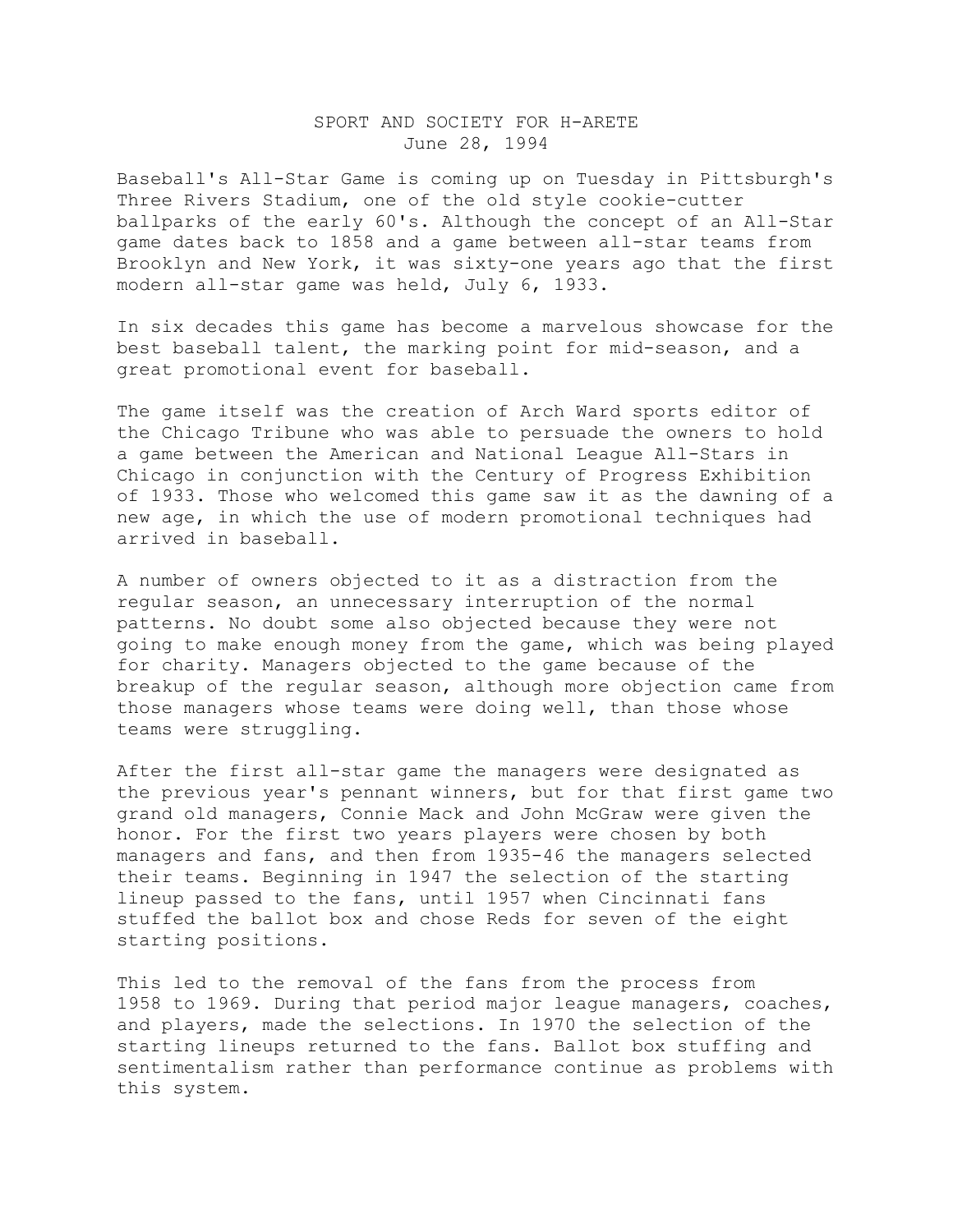The first game was dubbed the "Game of the Century," as 49,200 fans packed Comiskey Park and millions listened to the game on radio. Never had there been so much baseball talent gathered in one place. The game featured such stars as Carl Hubbell, Lefty Grove, Earl Averill, Joe Cronin, Frankie Frisch, and Lefty Gomez.

But the star of the first game was Babe Ruth, at age 38, less than two years from retirement still the dominant force in baseball. Over the years the Babe had developed the uncanny ability to hit home runs for special occasions. Appropriately then, Ruth hit the first home run in All-Star Game history, a two run shot in the third inning giving the American League its third run in a 4-2 victory. In the 8th inning Ruth put frosting on the cake making a remarkable running catch in right field off the bat of Chick Hafey to help preserve the victory.

The following year the game moved to the Polo Grounds in New York, where Giant left-handed screwball artist Carl Hubbell was the starting pitcher. In the first and second innings, Hubbell struck out in order, Babe Ruth, Lou Gehrig, Jimmy Foxx, Al Simmons, and Joe Cronin. All five of these American League All-Stars were subsequently elected to the Hall of Fame. With moments like these it only took two years before the All-Star game was cemented into the pattern of the baseball season. And many more great moments have followed.

This year the All-Star game comes in the middle of a most interesting season. It is of course the first season under the new structure of three divisions in each league, and one must say that the although the jury is still out, it looks to me that this will be a good arrangement.

It is also an interesting season because of the tremendous home run explosion that is taking place, along with the big numbers in RBI's. The single season home run record seems within reach of at least three players, Ken Griffey, Frank Thomas and Matt Williams, while there are several players within striking distance of the RBI record. This means that pitching is in eclipse with ERA's running quite high. Why all of this is happening is not entirely clear, although expansion is generally blamed along with theories about a livelier ball. Neither explanation seems satisfactory.

Finally it is an interesting season because all of these record threatening performances may become a footnote, as a strike now seems nearly inevitable. The owners are ready to force their